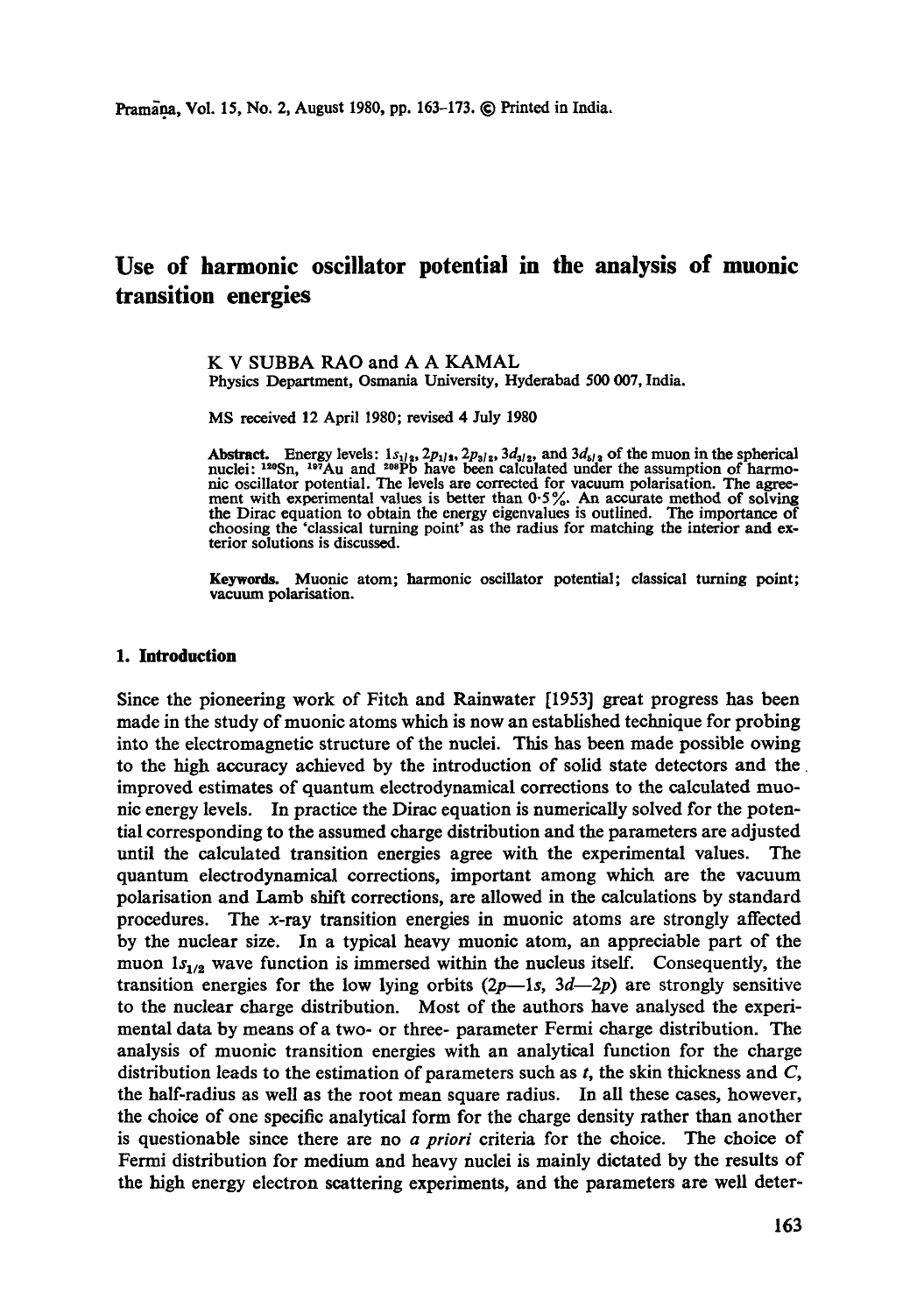mined by electron scattering experiments which involve high momentum transfer rather than by muonic  $x$ -ray measurements. Since only a few muonic transition energies are sensitive to the charge distribution, only a few parameters characterising the charge density can be determined. The two groups  $(3d-2p)$  and  $(2p-1s)$  together allow in principle the determination of two independent parameters of the charge density. For medium nuclei ( $Z \leq 60$ ) only the root mean square radius is measured, while for heavy nuclei both radius and surface thickness can be determined. When muonic x-ray data are analysed in terms of the Fermi charge distribution, the result is given in the form of *Ct* diagram (Acker *et al* 1966). A wide range of values of  $C$  and  $t$  are permitted, but all these values give the same r.m.s. radius to an accuracy of better than  $1\%$ . The crucial question is whether the results from electron scattering and muonic  $x$ -rays are consistent with each other and what quantities can be determined in a model independent way. Elton (1967) showed that for light and medium nuclei (12  $\leqslant$  A  $\leqslant$  122) the r.m.s. radius is almost model-independent. The agreement, however, becomes less satisfactory for the heavy nuclei. The muonic x-ray data are consistent with the assumption of constant t and  $\rho_N$  (the central nucleon density), although these constants are slightly smaller than those found from the electron scattering data (Acker *et al* 1966). This discrepancy might be due to the assumptions involved, such as the constancy of  $t$ . Because of the insensitivity of the results to the parameter t, it is of great interest to investigate the accuracy attained in the analysis of the muonie x-ray data under the assumption of uniform charge distribution, since this distribution is a limiting case of Fermi distribution for  $t = 0$ . Further, because the uniform model is a lot simpler than the Fermi distribution, computation is relatively easier. Such an analysis has been done earlier by Fitch and Rainwater (1953), and Frati and Rainwater (1962). In fact, assuming a uniform nuclear model with  $R = r_0 A^{1/3}$ , Fitch and Rainwater found the best fit to the experimentally measured  $2p_{1/2}-1s_{1/2}$  transition energy of 6.02 MeV in lead, for the choice  $r_0 = 1.17$  fm. The experimental energy is, however,  $4\%$  higher than the presently accepted value. Even in the work of Frati and Rainwater, the experimentally measured  $2p_{1/2}-1s_{1/2}$ transition energy, which is 5.99 MeV is  $4\%$  higher than the currently known value. Further, the mass of the mu-meson used in their calculations is  $2\%$  higher than the accepted value. Also, the radiative corrections have not been applied in their work. It has also been pointed out (Christillin *et al* 1979) that non-relativistic calculations of muonic ground state energy level under the assumption of uniform charge distribution agree within  $1\%$  of the experimental result. Ofcourse, the fine structure in the higher levels is not resolved.

In the present study, we show that the accuracy can be considerably increased if the calculations are made relativistically. The fine structure in the higher levels is also resolved. Energy levels of the muon, assuming uniform charge distribution, have been evaluated for spherical nuclei Sn, Au and Pb. The levels are corrected for vacuum polarisation.

# 2. **Theory**

A muon, which is a Dirac particle, and a nucleus, as an extended charge distribution, interact through the well-understood electromagnetic interaction. If a uniform nuclear charge distribution is assumed, the muon experiences a potential of the form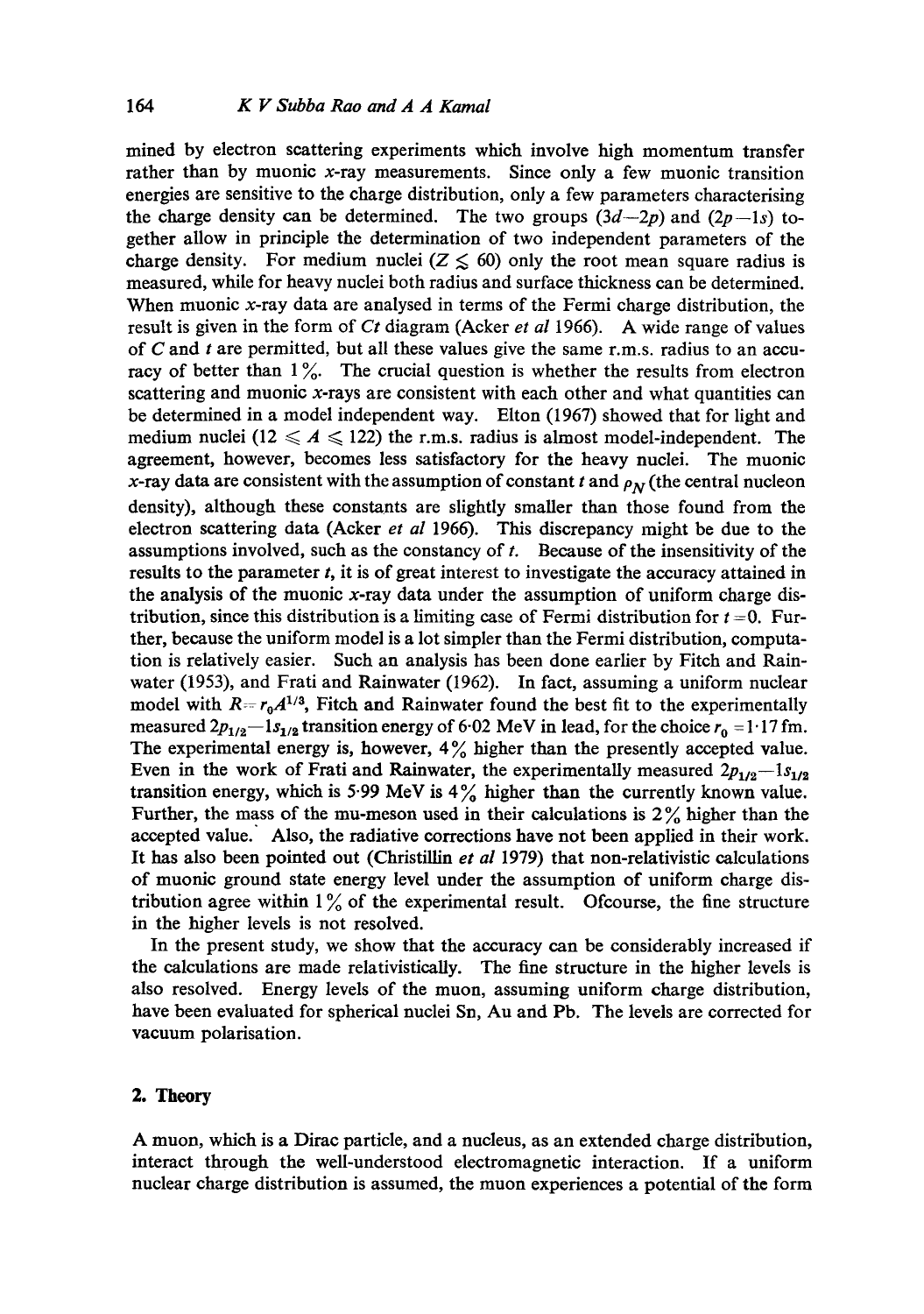of a simple harmonic oscillator. The energy eigenvalues of the muon in the electrostatic field of the nucleus are obtained by solving the Dirac equation.

Since the muon-nucleus system is not extremely relativistic (Kim 1971), the Dirac equation reduces to a purely radial equation for a two-component wave function with small component  $f$  and large component  $g$ :

$$
df/dr = \frac{kf}{r} - \frac{1}{\hbar C} \{W - V(r) - \mu C^2\}g,\tag{1}
$$

$$
\frac{dg}{dr} = \frac{1}{\hbar C} \left\{ W - V(r) + \mu C^2 \right\} f - \frac{kg}{r}
$$
 (2)

with the normalisation

$$
\int\limits_{0}^{\infty}(f^2+g^2)dr=1.
$$

Here  $k=(l-j)$  (2j+l), with j and l the total and orbital angular momentum of an eigen state. In equations (1) and (2),  $W=\mu C^2-E$ , where W is the total energy of the muon, and E is the binding energy of the muon in the central field  $V(r)$  and  $\mu C^2$  is the rest mass energy corresponding to the reduced mass of the muon.

The energy eigenvalues are obtained by solving the above pair of coupled equations and matching the *ratio fig* for the interior and exterior solutions. This is equivalent to matching the logarithmic derivative of the solution for a second-order differential equation (Barrett 1977).

The Dirac equation has been solved for harmonic oscillator potential

$$
V(r) = -\frac{3Ze^2}{2R} + \frac{Ze^2}{2R^3}r^2 \text{ for } r \leq R
$$
 (3a)

$$
= -Ze2/r \text{ for } r \ge R \tag{3b}
$$

with  $R = r_0 A^{1/3}$  and  $r_0 = 1.2$  fm.

The general method for solving the Dirac equation, which is due to Barrett (1977), is outlined below.

Set 
$$
W - \mu C^2 = P (= - E)
$$
,  
\n
$$
W + \mu C^2 = Q
$$
,  
\n
$$
1/\hbar C = S
$$
.

Then, equations (1) and (2) respectively become

$$
df|dr = \frac{kf}{r} - S[P - V(r)]g,
$$
\n(4)

$$
dg/dr = S[Q - V(r)]f - \frac{kg}{r}.
$$
\n(5)

 $P. -4$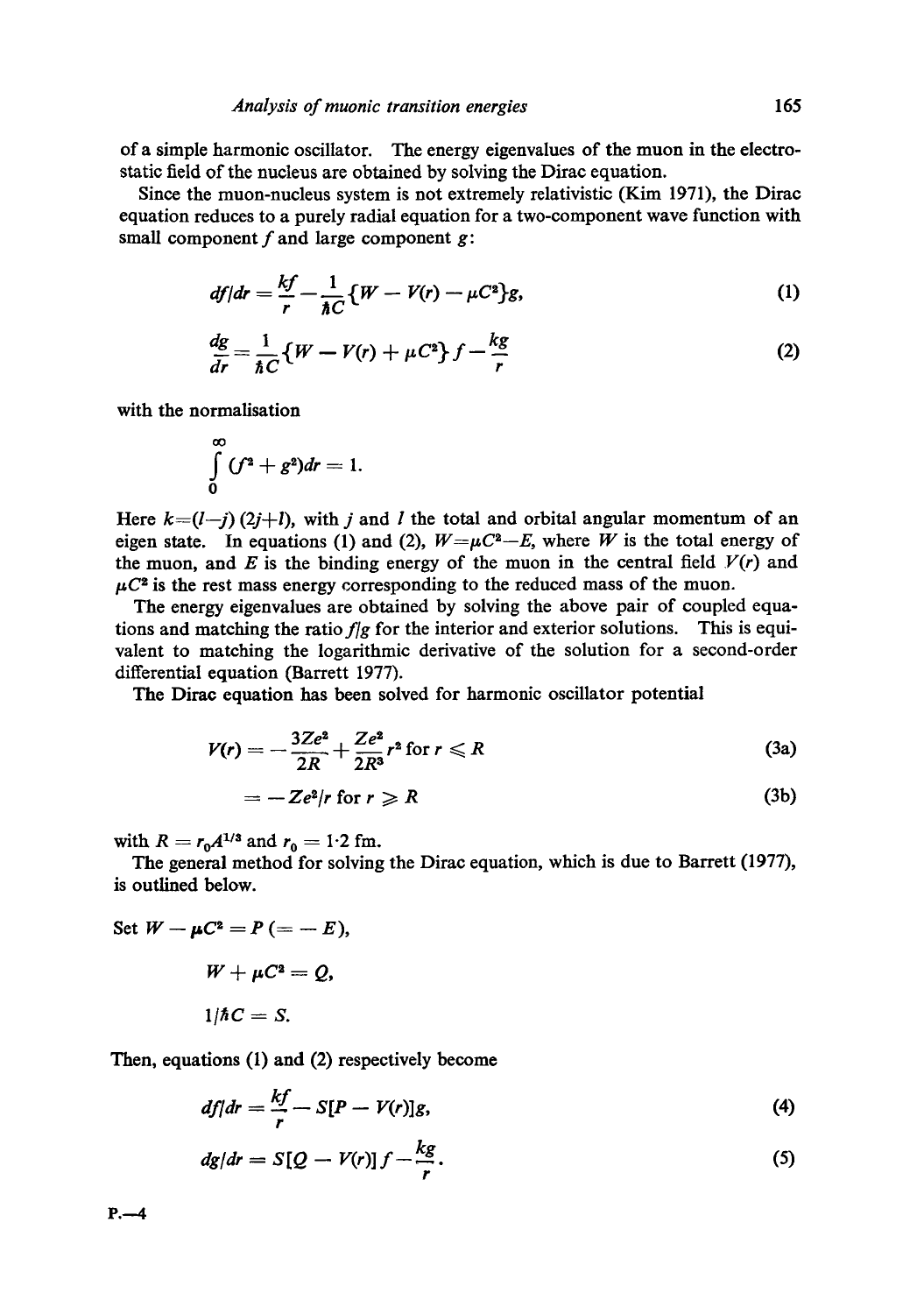In order to start the solution near  $r=0$ ,  $V(r)$ ,  $f(r)$  and  $g(r)$  are expanded as power series:

$$
V(r) = \sum_{n=0} V_n r^n,
$$
\t(6)

$$
g(r) = \sum_{m=0} a_m r^{m+s},\tag{7}
$$

$$
f(r) = \sum_{m=0} b_m r^{m+1}.
$$
 (8)

It is to be noted that s and t are equal for a potential which goes as *I/r* and unequal for a finite potential. For  $k < 0$ , the regular solution is given by  $s = -k$ ,  $t=1+s$ and  $a_1=0$  (Barrett 1977). From (4) to (8), we obtain

$$
a_{m+2} = \frac{S\left[Qb_m - \sum_{n=0}^{m} V_n b_{m-n}\right]}{(m+2)},
$$
\n(9a)

$$
b_m = \frac{S\left[-Pa_m + \sum_{n=0}^{\infty} V_n a_{m-n}\right]}{(m-2k+1)}.
$$
\n(10a)

In this case  $a_0$  determines the normalisation. For simplicity it is assumed that  $a_0 = 1$ .

For  $k > 0$ , the regular solution is given by  $t = k$ ,  $s = 1 + t$  and  $b_1 = 0$  (Barrett 1977) and we obtain

$$
a_m = \frac{S\left[Qb_m - \sum_{n=0}^m V_n b_{m-n}\right]}{(m+2k+1)},
$$
\n(9b)

$$
b_{m+2} = \frac{S\left[-Pa_m + \sum_{n=0}^m V_n a_{m-n}\right]}{(m+2)}.
$$
 (10b)

In this case  $b_0$  determines normalisation. Again, it is assumed that  $b_0 = 1$ .

For harmonic oscillator potential,  $V_0 = -3Ze^2/2R$  and  $V_2 = Ze^2/2R^3$  and other coefficients are zero.

To begin with, a value for E is guessed and the coefficients  $a_m$  and  $b_m$ , and hence the unnormalised values of  $f$  and  $g$  near the origin are calculated. These series solutions are used to start the integration process since the coefficients of  $f$  and  $g$ in the differential equation are infinite at  $r = 0$ . The integration is done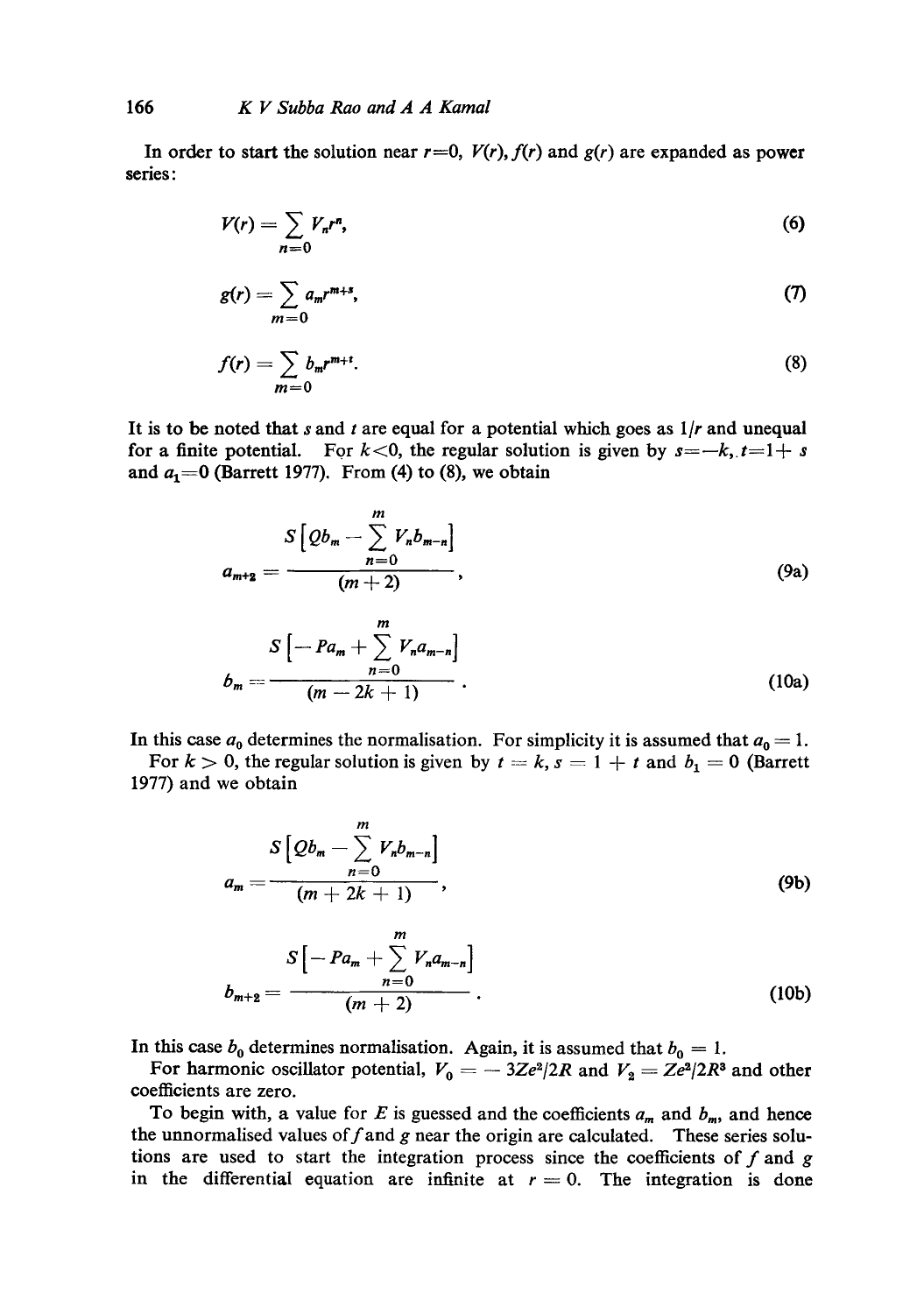numerically in steps of 0-25 fm by the predictor-corrector-modifier method of Haming. This method is known to be more accurate and stable than other methods such as Milne's, Adam's or Runge-Kutta (Krishna Murthy and Sen 1976; Ralston and Wilf 1960).

The interior solution is regular at  $r=0$  and is obtained by integrating outwards. In order to obtain energy eigenvalues, the interior solution is matched with the exterior solution, which vanishes at  $r = \infty$ . The exterior solution may be obtained for the region outside the nucleus by using a series expansion for the solutions of the Dirac equation for a coulomb potential  $-Ze^2/r$  (Acker *et al* 1966). However, we followed a slightly different and more powerful method in which the numerical integration is carried inwards from the region where  $f$  and  $g$  are negligibly small (Barrett 1977). This procedure facilitates the inclusion of vacuum polarisation correction to the potential that is used in the Dirae equation.

First, the asymptotic solutions for (4) and (5) are obtained. For large  $r$ , (4) and (5) reduce respectively to

$$
df/dr = -SPg, \tag{11}
$$

$$
dg/dr = SQf. \tag{12}
$$

The solutions for the above two equations are:

$$
g = \exp \left\{ -(-PQ)^{1/2} \, Sr \right\},\tag{13}
$$

$$
f = -(-P/Q)^{1/2} g. \tag{14}
$$

Starting with these asymptotic values for  $f$  and  $g$  (4) and (5) are integrated inwards from a large value of r, say 500 fm. The ratio *fig* for the interior and exterior solutions is matched at the 'classical turning point radius' (Barrett 1977), which is found by noting the point where the successive values of *g"/g* have opposite signs. The classical turning point is not far from the point which satisfies the relation

$$
[P - V(r)] [Q - V(r)] = k(k+1)/S^2r^2
$$
 (15)

If the energy E of the muon is negative, then there is a point  $r=a$ , beyond which  $(E-V)$  is negative (figure 1); classically, a muon would never reach a radii larger than  $a$  ---the classical turning point. Beyond this point, the solutions generally have an exponential behaviour. Hence it is essential that the turning point be chosen as the matching radius to obtain correct results. Only if  $E$  happens to be the eigenvalue, the interior solution will fit a decaying exponential solution exactly. In the case of Dirac equation, the ratio  $f/g$  of the interior and exterior solutions match exactly. It is obvious that the turning point radius increases as  $|E|$  decreases. In case of Pb, the turning point radius occurs for 1s level around  $11.25$  fm for 2p levels around 23 fm, and for 3d levels around 44 fm. Since  $|E|$  for a particular quantum level decreases as Z decreases, the corresponding turning point radius is larger. In the case of Sn, it occurs for 1s level around 14 fm, for  $2p$  levels around 34 fm, and for  $3d$  levels around  $72$  fm. This clearly indicates that it is not correct to fix the match-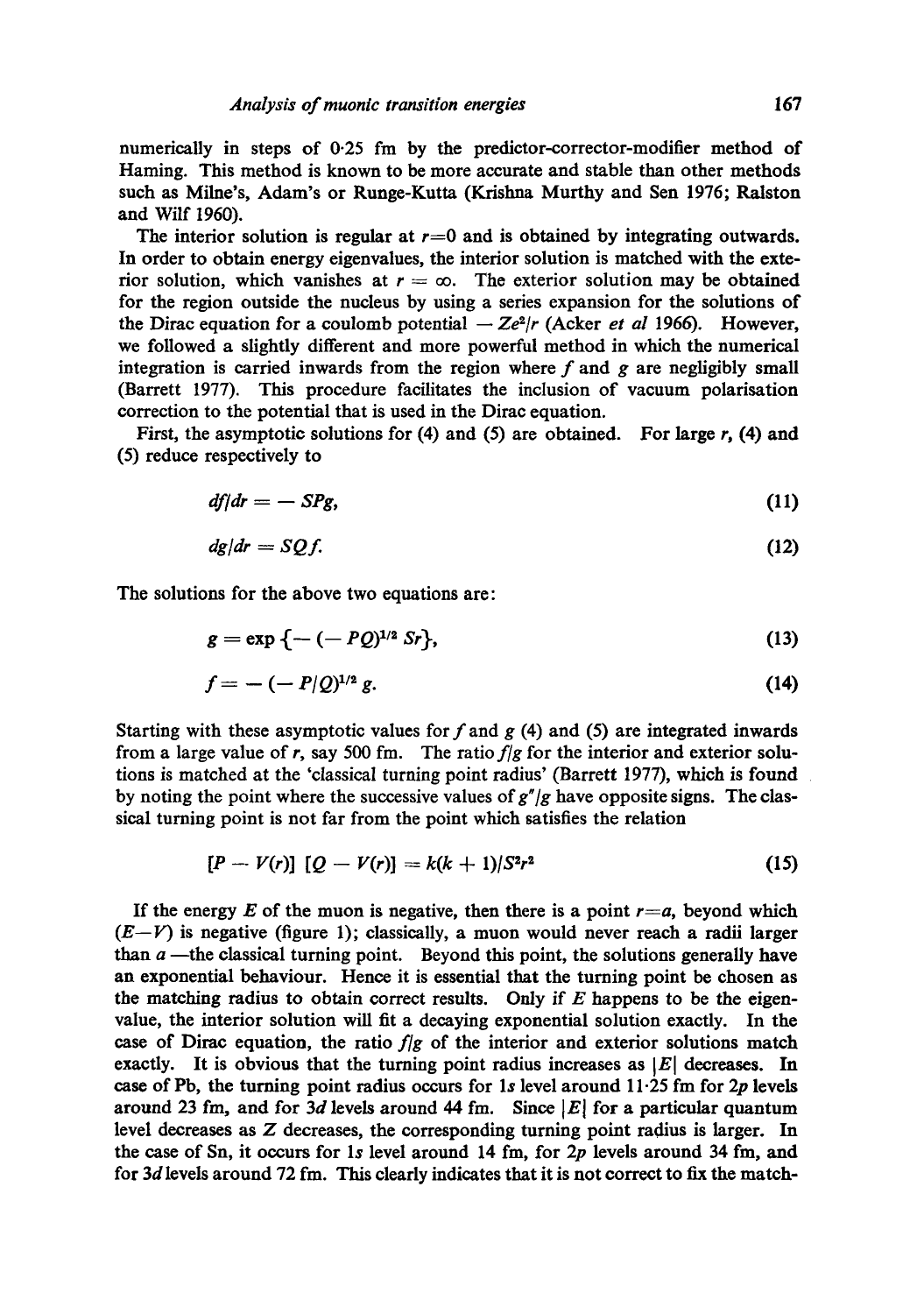

Figure 1. Harmonic oscillator potential with  $R = 7.11$  fm in <sup>208</sup>Pb. *a* is the classical turning point radius for  $1s_{1/2}$  level.

ing radius arbitrarily and take the same for all the levels as in the work of Acker *et al* (1967).

The first requirement in finding the exact eigenvalue is to obtain correct number of nodes in the large component g. If n is the principal quantum number, g should contain  $(n-l-1)$  nodes within the turning point radius (Barrett 1977). So, guessing a value for the energy  $E$ , the integration is carried out to the turning point and the number of nodes in the large component g is observed. The value of E is then adjusted to get the correct number of nodes. The second requirement in obtaining the exact eigenvalue is to match the ratio *fig* of the interior and exterior solutions at the turning point. After three or four trials, the actual eigenvalue is obtained from interpolation. It is to be noted that in all the trials the integration procedure has to be started from the origin by evaluating the coefficients  $a_m$  and  $b_m$  for each trial energy E.

#### **3. Vacuum polarisation correction**

The electrostatic field of the nucleus induces a slight separation of virtual electronpositron pairs--a quantum electrodynamical phenomenon referred to as vacuum polarisation. The vacuum polarisation changes the electrostatic potential of the nucleus and this effect is felt upto a distance of the order of compton wavelength of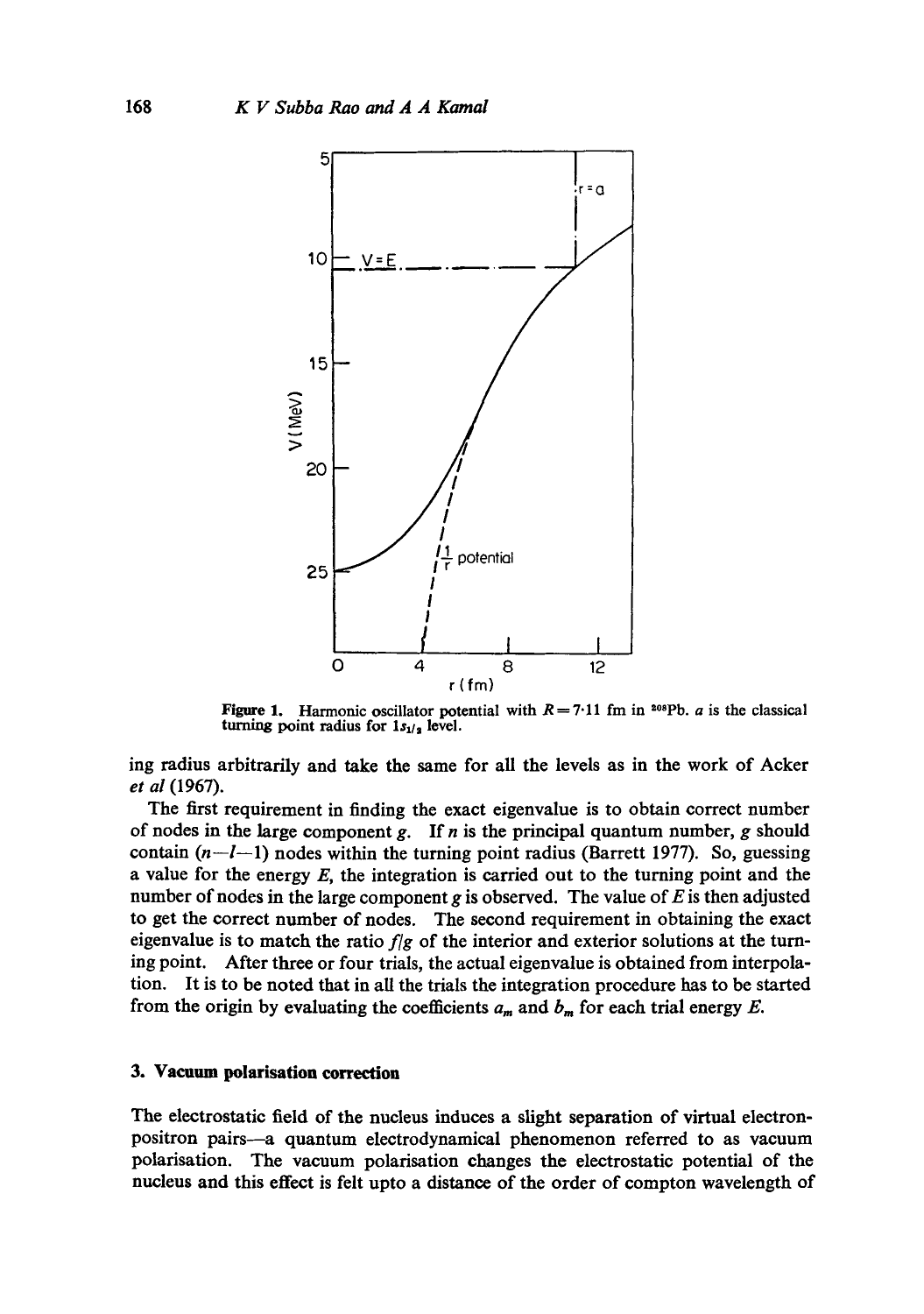the electron ( $\approx 10^{-11}$  cm). Since the muon spends a greater fraction of time within this distance, it experiences on an average, a nuclear charge larger than the asymptotic value at large distances. This always increases the force between the nucleus and the muon leadng to an increase in the binding energy of the muon. The vacuum polarisation correction is about two orders of magnitude larger than experimental errors and hence cannot be ignored.

The main contribution to the polarisation is from monopole field, and its effect is equivalent to an additional field  $V_{VP}$  (*r*) (Engfer *et al* 1974) given by

$$
V_{\text{VP}}(r) = -\frac{2}{3} \alpha e^{\alpha} \lambda \int_{0}^{\infty} dr' \frac{r'}{r} \left[ H(|r - r'|) - H(r + r') \right] \rho(r'), \quad (16)
$$

$$
H(r) = \int_{1}^{\infty} \frac{dy}{y^2} \exp\left(-2yr/\lambda\right) \left(1 + \frac{1}{2y^2}\right) \left(1 - \frac{1}{y^2}\right)^{\frac{1}{2}},\tag{17}
$$

where  $\lambda (= \hbar/m_eC)$  is the reduced compton wavelength of the electron. If the above integral is evaluated numerically, the computer time consumed is very large. In order to save the computer time, the integral is expanded as a power series in  $(r/\lambda)$ (Barrett 1977). The expansion given by Barrett (1977) is accurate only if  $r/\lambda < 1/3$ . An expansion to higher powers of  $(r/\lambda)$  is given by McKinley (Engfer *et al* 1974). This expansion gives sufficiently accurate values of  $H(r)$  upto  $r \leq \lambda$  and is given below.

$$
H(r) = \frac{9\pi}{32} + \frac{2r}{\lambda} \left\{ \left( \gamma + \ln \frac{r}{\lambda} \right) \left[ 1 - \left( \frac{r}{\lambda} \right)^4 \left( \frac{1}{20} + \frac{1}{630} (r/\lambda)^2 \right) \right. \right.
$$
  

$$
\times \left( 1 + \frac{1}{32} (r/\lambda)^2 \left[ 1 + \frac{4}{165} (r/\lambda)^2 \right] \right) \Big) - \frac{1}{6} - \pi (r/\lambda)
$$
  

$$
\times \left( \frac{3}{8} + \frac{1}{12} (r/\lambda)^2 \right) + \frac{1}{2} (r/\lambda)^2 \left[ 1 + \frac{1}{150} (r/\lambda)^2 \right.
$$
  

$$
\times \left( 38 + \frac{1}{882} (r/\lambda)^2 \left( 949 + \frac{1}{96} (r/\lambda)^2 \right. \right)
$$
  

$$
\times \left( 2987 + \frac{138778}{1815} (r/\lambda)^2 \right) \Big) \Big) \Bigg\}
$$
 (18)

where  $\gamma = 0.5772157$ ,  $\lambda = 386.15915$  fm and  $1/a = 137.03602$ . Applying (16) to the case of uniform charge distribution we finally obtain

$$
V_{\rm VP} \left( r \right) = \frac{a \lambda Z e^2}{2 \pi r R^3} \int\limits_0^\infty dr' r' \left[ H(|r - r'|) - H(r + r') \right]. \tag{19}
$$

In evaluating the eigenvalues,  $V_{VP}$  (r) is added to  $V(r)$  before the Dirac equation is **solved.**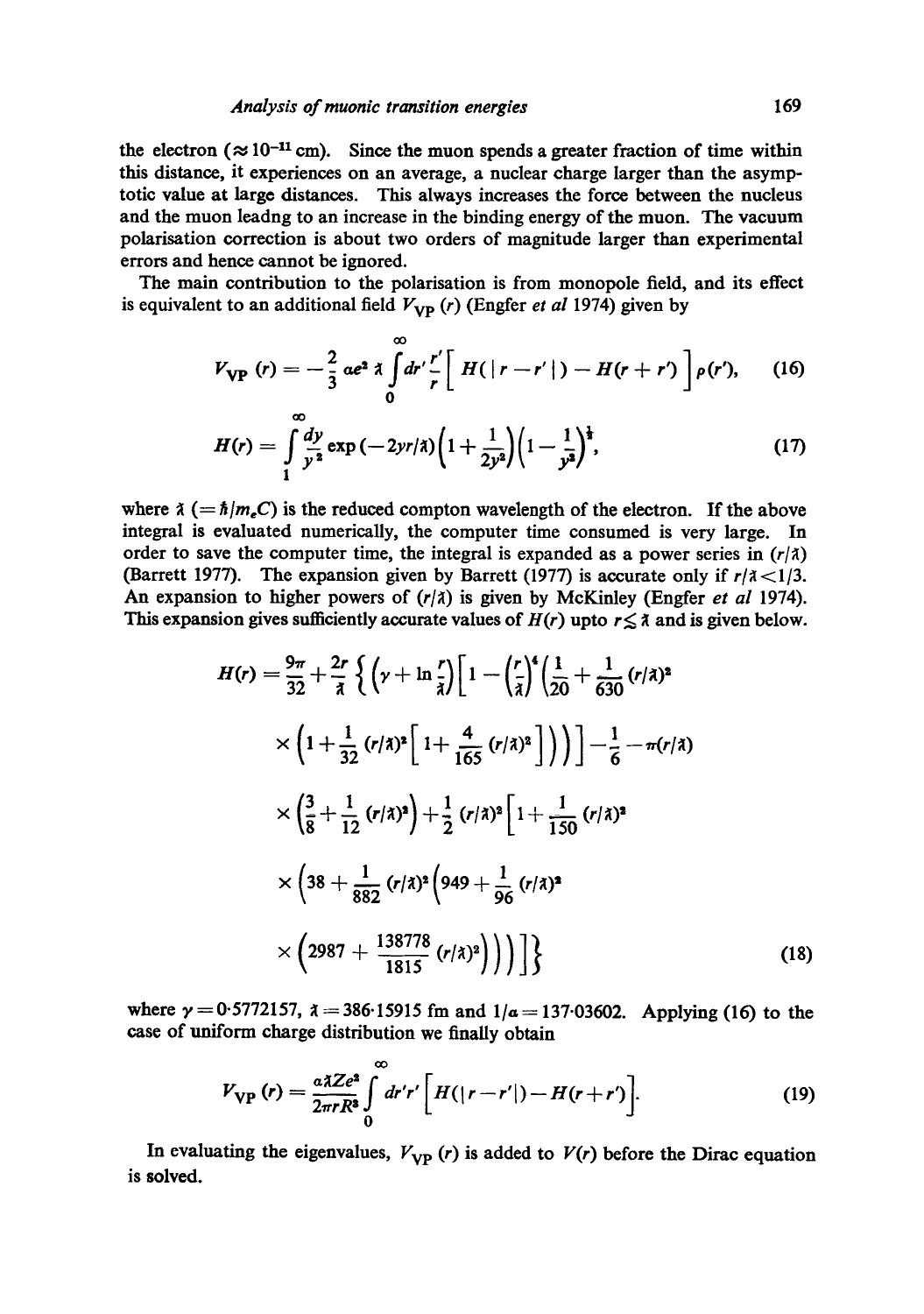In the case of lead, vacuum polarisation increases the binding energy of  $1s_{1/2}$  level by about 56 keV; 2p levels by about 29 keV; 3d levels by about 9 keV. It is remarkable that these values fairly agree with the corresponding values obtained by Barrett (1977) for Fermi charge density.

The correction due to Lamb shift is very much smaller compared to the correction due to vacuum polarisation. It is about 3 keV for  $1s_{1/2}$  level in lead (Barrett 1977) and much smaller for other levels. Hence, we have neglected it in our calculations.

## **4. Results and conclusions**

The energy levels:  $1s_{1/2}$ ,  $2p_{1/2}$ ,  $2p_{3/2}$ ,  $3d_{3/2}$  and  $3d_{5/2}$  calculated for <sup>120</sup>Sn, <sup>197</sup>Au and <sup>208</sup>Pb are given in table 1. For comparison, the theoretical values obtained by Barrett (1977) for Fermi charge distribution are also given in the same table. In almost all the cases, the harmonic oscillator energy levels agree with their values within  $0.5\%$ . Our value of  $1s_{1/2}$  level in <sup>208</sup>Pb is in much better agreement than the non-relativistic value (10-42 MeV) obtained by Christillin *et al* (1979). The energies for a few transitions derived for harmonic oscillator potential are given in table 2, along with the experimental values taken from the work of Engfer *et al* (1974). In almost all the cases, the 2p-1s transition energies agree with experimental values within  $1\%$ ; the  $3d$ -2p transition energies within  $0.5\%$ . The 2p-1s transition energies for harmonic oscillator potential are underestimated for Pb and Au, whereas they are overestimated for Sn. But, the *3d-2p* transition energies are overestimated in all the three elements. This tendency suggests that the uniform charge radius may not have a simple  $A^{1/3}$  dependence as assumed and that the value of  $r_0$ , which has been assumed to be 1.2 fm, is not a constant. The 2p level splitting is overestimated in all the three elements by  $5\%$ , thereby indicating that harmonic oscillator potential may not be capable of revealing the exact splitting. The results also suggest that only  $1s_{1/2}$ ,  $2p_{1/2}$ and  $2p_{3/2}$  levels, particularly the first two, are rather sensitive to the nature of the nuclear charge distribution.

For comparison, the coulomb potential generated by the Fermi charge density in <sup>208</sup>Pb with C=6.641 fm and t=2.344 fm. the best values of the parameters obtained by Barrett (1977), is shown in figure 2 along with the harmonic oscillator potential with  $R=7.11$  fm used in our calculations. Although the corresponding charge distributions for these two models are considerably different, the potentials are remarkably similar (figure 2). At the origin the potential due to the Fermi charge density is only 690 keY deeper than the harmonic oscillator potential, but coincides with the *1/r* potential around 9 fm. This suggests that for a slight change in the charge distribution, the corresponding change in the potential is much smaller. It has been pointed out by Ford and Willis (1969) that a number of different charge distributions can give rise to the same transition energy. From this it follows that the potentials generated by those different charge distributions be the same. This is understandable since it is the potential rather than the charge density that directly enters the evalutation of energy levels.

Calculations of muonic energy levels for harmonic oscillator potential in other spherical nuclei are in progress, and the sensitivity of the energy levels to the choice of  $r_0$  is also being investigated.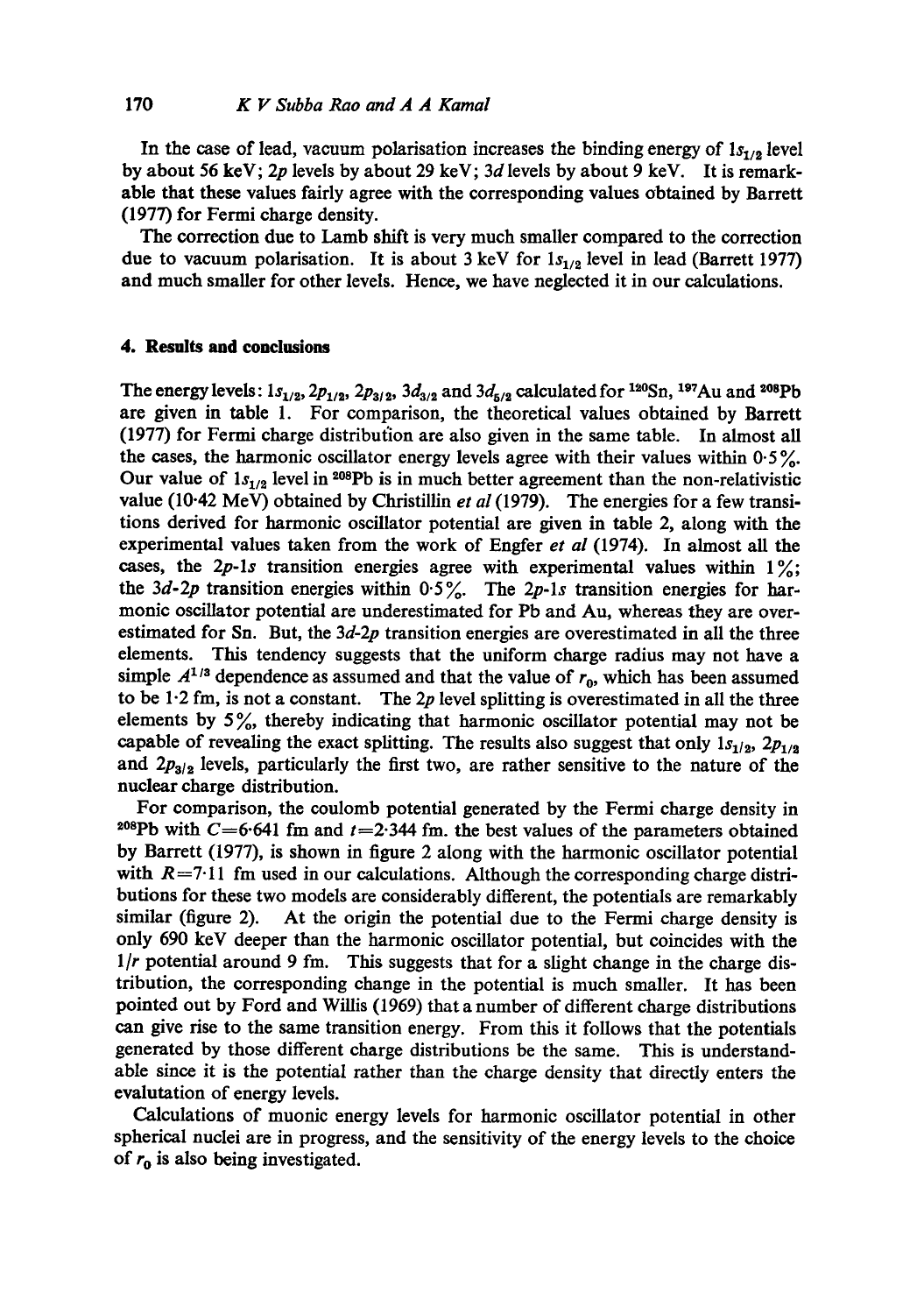| ugaar  |              | Calculated for<br>Fermi<br>density $\binom{a}{a}$                                           | 5220-33    | 1814-10 | 1768.44 | 792-20                                    | 786.24     |  |
|--------|--------------|---------------------------------------------------------------------------------------------|------------|---------|---------|-------------------------------------------|------------|--|
|        |              | Calculated for<br>harmonic osci-<br>llator poten-<br>tial with<br>$R = 5.92$ fm             | 5245-77    | 1818-29 | 1770-64 | 792.50                                    | 786-53     |  |
|        |              | Calculated for<br>Fermi<br>density $(a)$                                                    | 10078.57   | 4486-02 | 4316-42 | 2012-81                                   | 1975-76    |  |
| 197 Au |              | harmonic oscillator poten-<br>llator poten-<br>tial with<br>$R = 6.98$ fm<br>Calculated for | 10078-32   | 4499.96 | 4320-17 | 2012-61                                   | 1975.52    |  |
|        |              | Calculated for<br>Fermi<br>density $(a)$                                                    | 10596-51   | 4813-78 | 4628.41 | 2172.93                                   | 2130-11    |  |
|        | <b>Sdaps</b> | Calculated for<br>harmonic osci-<br>llator poten-<br>tial with<br>$R = 7.11$ fm             | 10551-58   | 1824.21 | 1632.09 | 2172-22                                   | 2129.41    |  |
|        |              | Level                                                                                       | $1s_{1/2}$ |         |         | $2p_{1i}$ a<br>$2p_{3i}$ a<br>$3d_{3i}$ a | $3d_{5/2}$ |  |

Table 1. Energy levels (keV).

Enorgy levels (keV).

(a) Taken from Barrett (1977).  $(4)$  Taken from Barrett  $(1977)$ .

Analysis of muonic transition energies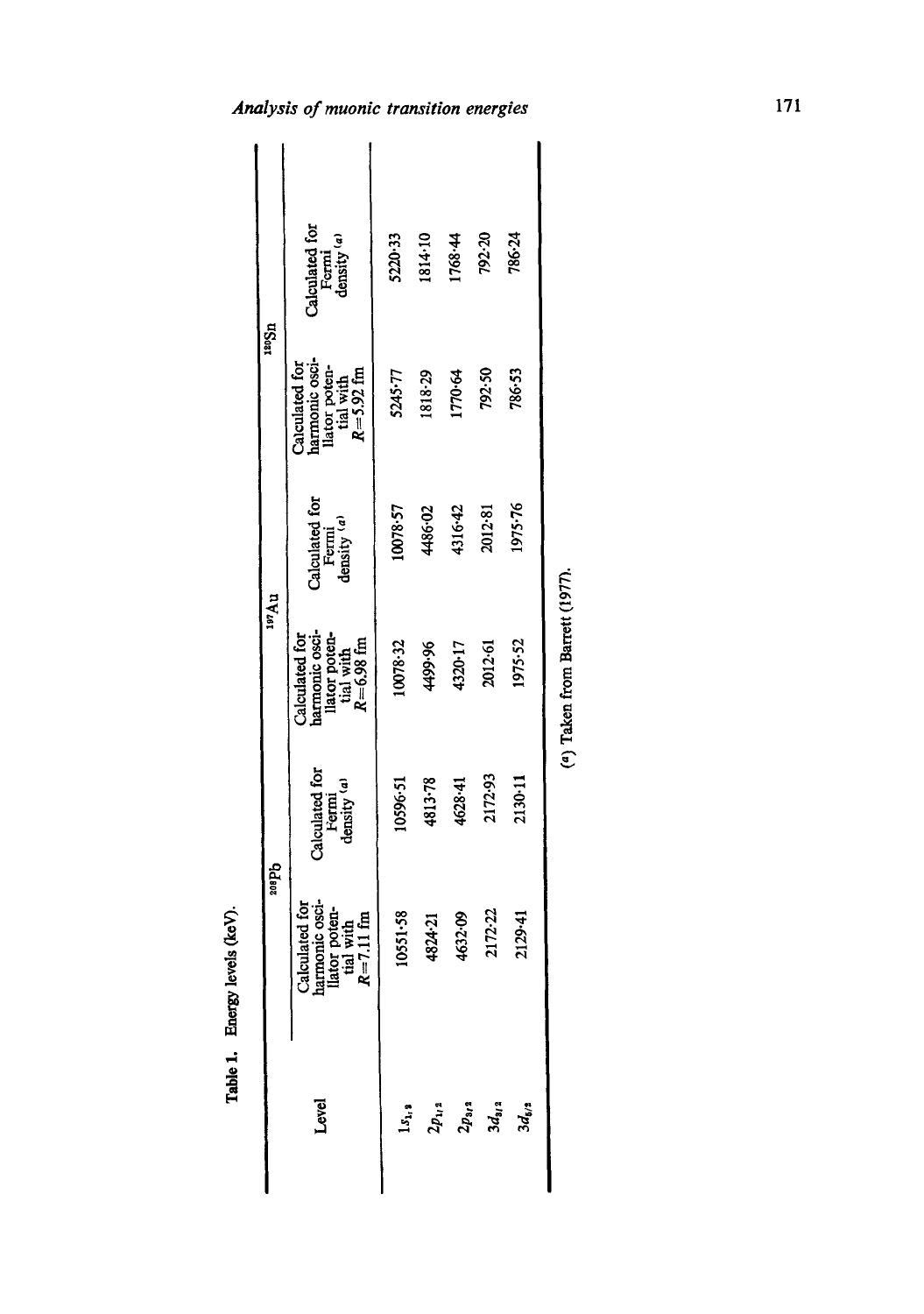|                             |                                                                                 | ddee<br>Se                  |                                                                               | ur Au                       |                                                                               | 12051                       |
|-----------------------------|---------------------------------------------------------------------------------|-----------------------------|-------------------------------------------------------------------------------|-----------------------------|-------------------------------------------------------------------------------|-----------------------------|
| Transition                  | Calculated for<br>harmonic oscil-<br>lator poten-<br>tial with<br>$R = 7.11$ fm | Experimental <sup>(a)</sup> | harmonic oscil-<br>lator poten-<br>tial with<br>$R=6.98$ fm<br>Calculated for | Experimental <sup>(a)</sup> | harmonic oscil-<br>lator poten-<br>tial with<br>$R=5.92$ fm<br>Calculated for | Experimental <sup>(a)</sup> |
| $2p_{11}$ , $1s_{11}$       | 5727.37                                                                         | 5777-91(40)                 | 5578.36                                                                       | 5594.97(70)                 | 3427.48                                                                       | 3408-79(37)                 |
| $2p_{3/2}\hbox{-} 1s_{1/2}$ | 5919-49                                                                         | 5962-77(42)                 | 5758-19                                                                       | 5764-89(70)                 | 3475.13                                                                       | 3454-41(33)                 |
| $3d_{3/2}$ - $2p_{1/2}$     | 2651.99                                                                         | 2642.11(4)                  | 2487-35                                                                       | 2474-22(45)                 | 1025.79                                                                       | 1022-20(20)                 |
| $3d_{31}$ 2 $2p_{31}$ 2     | 2459.87                                                                         | 2457-20(20)                 | 2307.56                                                                       | 2304.44(45)                 | 978.14                                                                        | 976.55(30)                  |
| $3d_{51}$ $2p_{31}$         | 2502.68                                                                         | 2500.33(4)                  | 2344-65                                                                       | 2341.21(45)                 | 984-11                                                                        | 982-20(20)                  |
| $\Delta^p$                  | 192.12                                                                          | 184.86                      | 179.83                                                                        | 169.92                      | 47.65                                                                         | 45.62                       |
| $\Delta^d$                  | 42.81                                                                           | 43.13                       | 37-09                                                                         | 36-0                        | 5.97                                                                          | 5.65                        |
|                             |                                                                                 |                             | (a)Taken from Engfer et al (1974).                                            |                             |                                                                               |                             |

Table 2. Transition energies (keV). Table 2. Transition energies (keV).

172